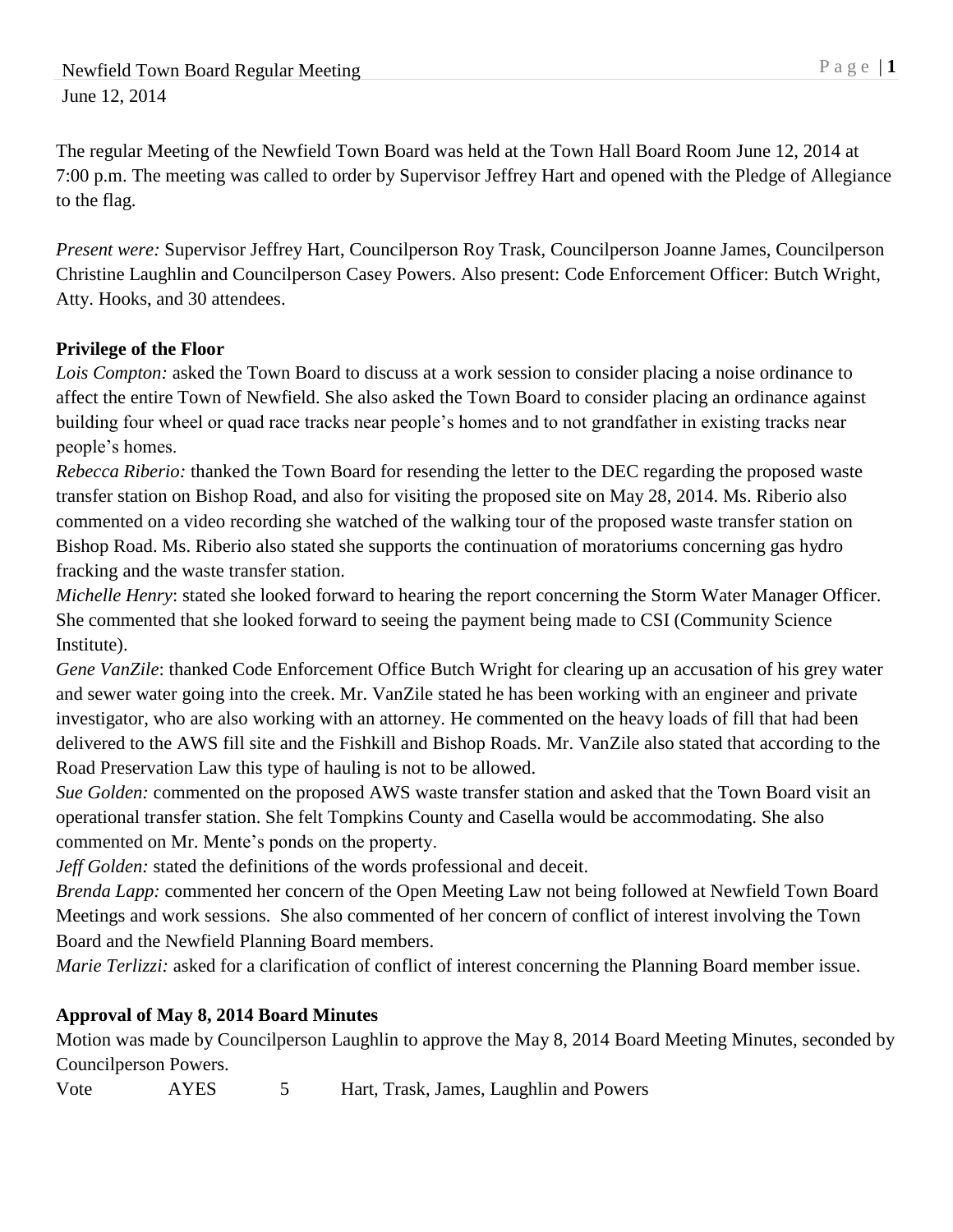NAY 0

Carried

### **Correspondence:**

Supervisor Hart read a letter from Tompkins County Health Department concerning the Tompkins County Drinking Water Taste Test. Newfield Town water was third in the taste test.

### **Reports:**

*Cemetery Advisory Committee:* Marie Terlizzi reported that Limbwalker Tree Service had taken down the large Norway spruce trees. Mike Grover from Saw It Coming donated cutting the wood into planks. Ms. Terlizzi thanked the Highway Department for their promptness and help cleaning up and hauling away the debris.

*Planning Board:* Planning Board Chair Nancy Dolge: reported that there will be a Service Organization Meeting in October at the Newfield Fire Hall. There will also be training on July 20 at 7:00 p.m. to be given by Eric Miller of the Southern Tier East Region Council for the Planning Board. Mrs. Dolge encouraged the Town Board to attend as well. Mrs. Dolge stated she had followed up on the Landfill Law.

Code Enforcement: Code Enforcement Officer Harry Wright presented the Town Board with a list of permits issued and reviewed the environmental concerns.

*Highway*: Highway Superintendent Kevin Berggren was absent; Councilperson Trask read a report of current work being done.

*Water Sewer*: Water Sewer Manager Robb Brewer was absent; Supervisor Hart read Water/Sewer Manager Brewers report

*Recreation*: Recreation Director Reid Hoskins was absent; Supervisor Hart read Recreation Director Hoskin's report.

*Tompkins County Legislature Report*: Newfield Representative David McKenna stated that the County Department has been notified for the upcoming budget season. Legislator McKenna added that the County was looking to hire an Airport Manager and a Commissioner of Personnel. Mr. McKenna also stated that he was the Chairperson of the Broadband Committee. He and Mr. Chuck Bartash from Clarity Connect received an award in Albany for being the most collaborative

*Supervisor*: Supervisor Hart reported that Kathy Crance is learning the payroll program in order to be a backup for the Town bookkeeper. He also reported that the Town of Newfield may be given the opportunity to have wetland donated to the Town on Test and Sebring Roads. This will be discussed at an upcoming work session.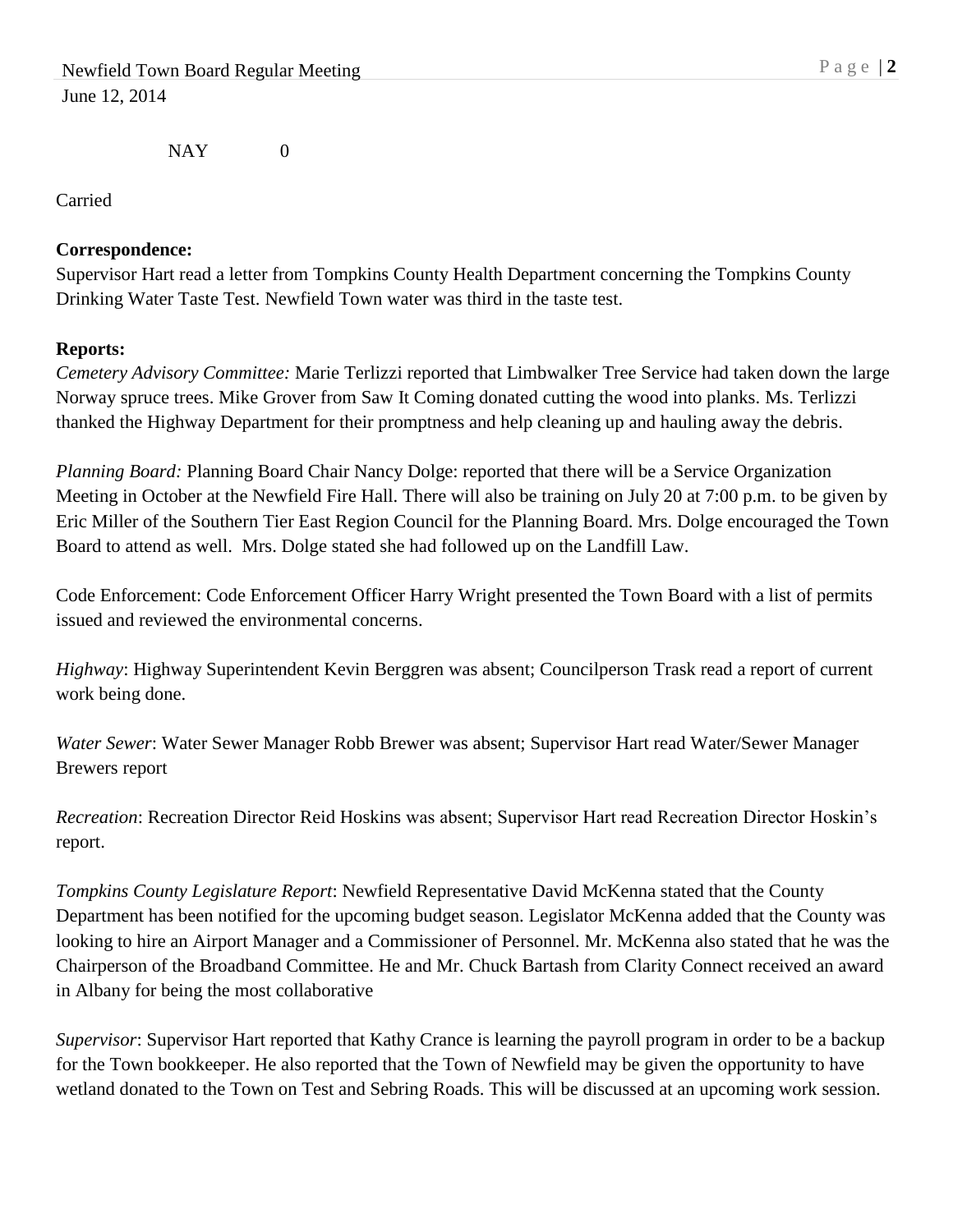It was also noted the Supervisor, and the Town Board Members received the May 2014 Accounting Statement and Bank reconciliation report on June 12, 2014. These reports were also available during the monthly audit of the vouchers. Supervisor Hart reported he has a meeting with Scott Doyle of the Tompkins County Planning Department concerning farm easement preservation for Mazourek Farms on Rte. 13. Supervisor Hart commented on concerns that were mentioned during Privilege of the Floor. Supervisor Hart stated that the Road Perseveration Law was drafted to protect the Town and its roads. The Board has been looking to see if the roads could be required be preemptively built up prior to the issuance of a building permit. The answer has come back yes; the Town can require a permit applicant to bring the road up to standard that would support the traffic that would be used on it. This is different than previously thought where the roads would be fixed after the damage was done. The next step will be to set the fee structure. This will be discussed at the next work session. Supervisor Hart also stated that on the Town website it is listed how to get a copy of Board Meeting minutes.

#### **New Business**

## **Discussion and approval of Resolution NO.14-2014- Standard Work Hours for elected & non-elected officials for the NYS Retirement.**

### RESOLUTION NO. 14 – 2014 Standard Work Day and Reporting Resolution

BE IT RESOLVED, that the Town of Newfield hereby establishes the following as standard work days for elected and appointed officials and will report the following days worked to the New York State and Local Employees' Retirement System based on the record of activities maintained and submitted by these officials to the Bookkeeper for this body.

| <b>Title</b>                 | <b>Name</b>    | <b>SSN Last</b><br>4 digits | <b>Registration</b><br><b>Number</b> | Term Begins/<br>Ends | <b>Standard</b><br>Work<br>Day | Participates in<br><b>Employer's Time</b><br><b>Keeping System</b><br>(y/n) | Days/Month<br>based on record<br>of activities) |  |
|------------------------------|----------------|-----------------------------|--------------------------------------|----------------------|--------------------------------|-----------------------------------------------------------------------------|-------------------------------------------------|--|
| <b>Elected Officials</b>     |                |                             |                                      |                      |                                |                                                                             |                                                 |  |
| Town Clerk                   | Karen Kenerson | XXX-XX-<br><b>XXXX</b>      | XXXXXXXX                             | $1/1/14 - 12/31/17$  | 8                              | $\mathbf n$                                                                 | 22                                              |  |
| Councilperson                | Chris Laughlin | XXX-XX-<br><b>XXXX</b>      | XXXXXXXX                             | $1/1/14 - 12/31/17$  | 6                              | $\mathbf n$                                                                 | 2                                               |  |
| Councilperson                | JoAnne James   | XXX-XX-<br><b>XXXX</b>      | XXXXXXXX                             | 1/1/14/12/31/17      | 6                              | $\mathbf n$                                                                 | $\mathfrak{2}$                                  |  |
| Highway Supt.                | Kevin Berggren | XXX-XX-<br><b>XXXX</b>      | XXXXXXXX                             | $1/1/14 - 12/31/17$  | 8                              | $\mathbf n$                                                                 | 22                                              |  |
| Justice                      | Debbi Payne    | XXX-XX-<br><b>XXXX</b>      | XXXXXXXX                             | $1/1/11 - 12/31/14$  | 6                              | n                                                                           | 10.77                                           |  |
|                              |                |                             |                                      |                      |                                |                                                                             |                                                 |  |
| <b>Non-Elected Officials</b> |                | XXX-XX-                     |                                      |                      |                                |                                                                             |                                                 |  |
| Water/Sewer Supvsr           | Rob Brewer     | <b>XXXX</b>                 | XXXXXXXX                             | $1/1/14 - 12/31/14$  | 8                              | V                                                                           | 22                                              |  |
| <b>Highway Workers</b>       | Paul Gatch     | XXX-XX-<br><b>XXXX</b>      | XXXXXXXX                             | $1/1/14 - 12/31/14$  | 8                              | y                                                                           | 22                                              |  |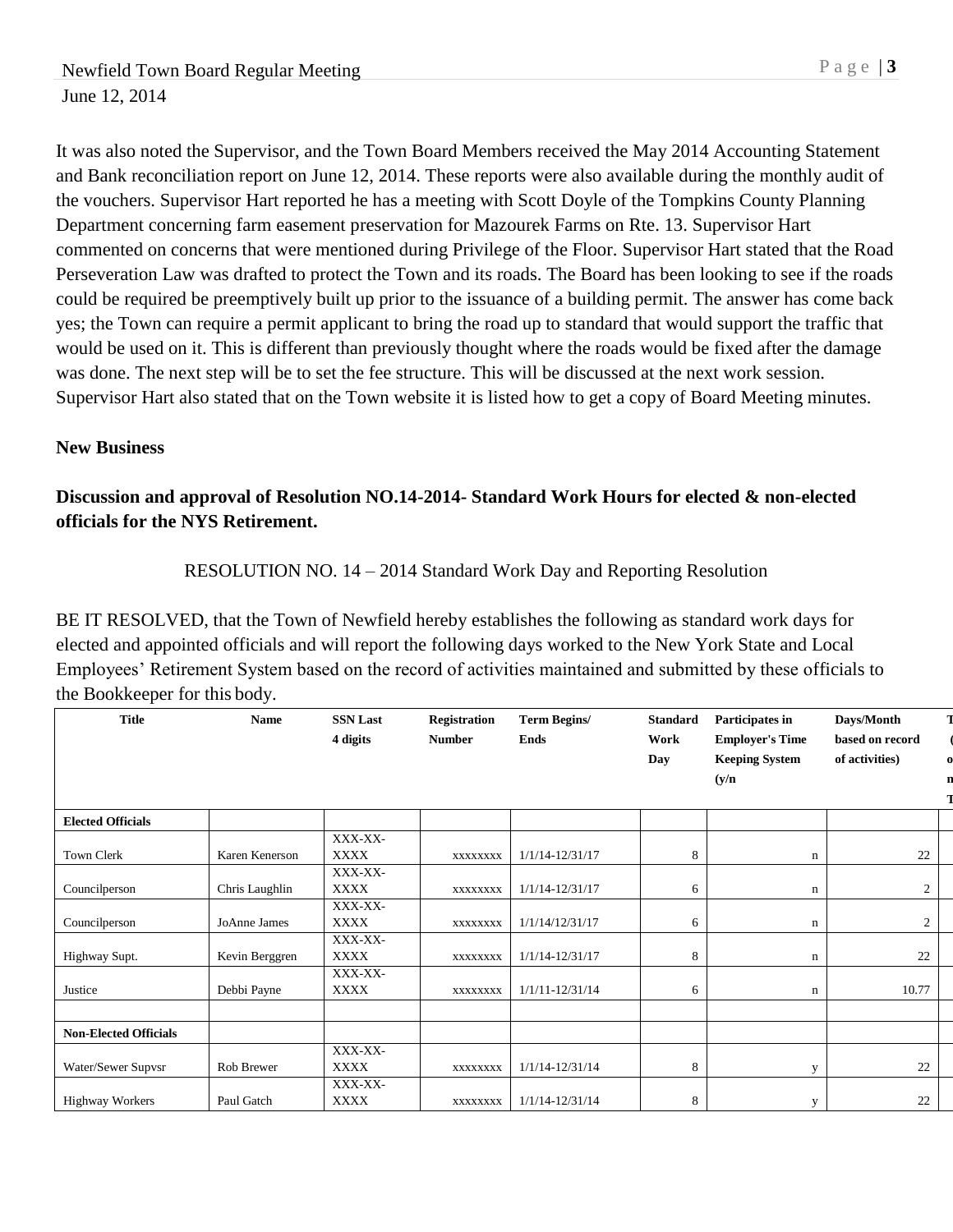|                     | XXX-XX-     |          |                     |   |    |
|---------------------|-------------|----------|---------------------|---|----|
| Rodney Williams     | <b>XXXX</b> | XXXXXXXX | $1/1/14 - 12/31/14$ | 8 | 22 |
|                     | XXX-XX-     |          |                     |   |    |
| Kenneth Seamon      | <b>XXXX</b> | XXXXXXXX | $1/1/14 - 12/31/14$ | 8 | 22 |
|                     | XXX-XX-     |          |                     |   |    |
| Steven Maki         | <b>XXXX</b> | XXXXXXXX | $1/1/14 - 12/31/14$ | 8 | 22 |
|                     | XXX-XX-     |          |                     |   |    |
| <b>Brian Fuller</b> | <b>XXXX</b> | XXXXXXXX | $1/1/14 - 12/31/14$ | 8 | 22 |
|                     | XXX-XX-     |          |                     |   |    |
| Mark Sidle          | <b>XXXX</b> | XXXXXXXX | $1/1/14 - 12/31/14$ | 8 | 22 |
|                     | XXX-XX-     |          |                     |   |    |
| Sean Redman         | <b>XXXX</b> | XXXXXXXX | $1/1/14 - 12/31/14$ | 8 | 22 |

Motion was made by Councilperson Powers and seconded by Councilperson Trask to approve Resolution NO.14-2014- Standard Work Hours for elected & non-elected officials for NYS Retirement. Vote AYES 5 Hart, Trask, James, Laughlin and Powers  $NAY$  0

Carried

#### **Discussion and approval of Resolution NO. 15-2014 Resolution to Repeal Local Law No.3-2013**

Supervisor Hart read the proposed Resolution and Councilperson James explained the reasoning for it. Attorney Hooks offered a friendly amendment to read as follows:

Resolution NO. 15-2014 – Resolution to Repeal Local Law No. 3-2013

WHEREAS: The Town Board in 2013 introduced and approved a Local law to override the tax levy for the fiscal year 2014. This local law was adopted pursuant to subdivision 5 of the General Municipal Law 3-c.

WHEREAS in order for residents to receive rebates this law must be rescinded and the Town Board wishes to allow residents to receive their tax rebates due them.

THEREFORE BE IT RESOLVED, the Newfield Town Board rescinds and repeals Local Law No. 3 for the year 2013; and it is further

RESOLVED that the Town Clerk hereby is directed to file with the Office of the Comptroller this resolution and such other documents as may be necessary in order to allow residents to receive the tax rebates due.

Motion was made by Councilperson Trask to approve Resolution NO. 15-2014 Resolution to Repeal Local Law No. 3-2013 seconded by Councilperson James.

| Vote | AYES 5  |  | Hart, Trask, James, Laughlin and Powers |
|------|---------|--|-----------------------------------------|
|      | $NAY$ 0 |  |                                         |

Carried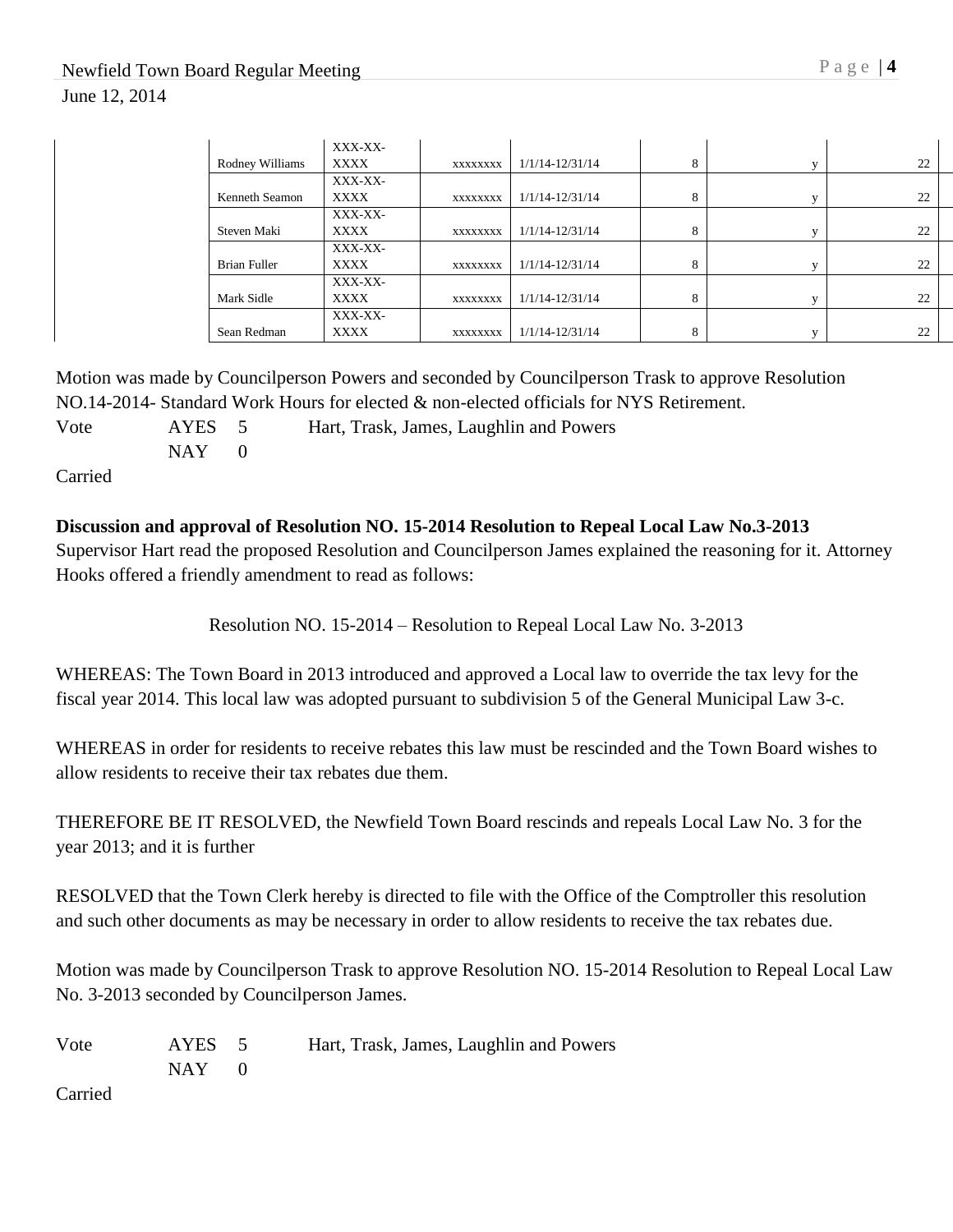Councilperson Trask commented that he felt that this should be considered during the budget conversations concerning the tax cap.

### **Discussion and Appointment of New Planning Board Member**

Supervisor Hart thanked the individuals who applied to the Planning Board position and commented on the caliber and depth of the candidates who applied.

Councilperson Laughlin hoped that the candidates whom were not appointed would become involved with the Planning Board as each one had great qualities that would be beneficial to the Board.

Councilperson James commented on the caliber of the applicants as well.

Councilperson Powers enjoyed the interviews and the interesting ideas that were presented. She also hoped that those not chosen would apply again.

Councilperson Trask agreed that he was also impressed with the candidates, and the interesting perspectives that he may not have considered otherwise.

Motion was made by Councilperson Powers to appoint Karen Trask as a Member of the Newfield Planning Board, seconded by Councilperson James.

Councilperson Trask stated that Karen Trask was his sister in law.

| Vote   | <b>AYES</b>       | 4 Hart, James, Laughlin and Powers |
|--------|-------------------|------------------------------------|
|        | NAY.              |                                    |
|        | ABSTAINED 1 Trask |                                    |
| $\sim$ |                   |                                    |

Carried

### **Old Business**

Next Work Session will be Monday June 16 at 7:00. Agenda items to include: Waste Transfer Station Moratorium Extension, Mazourek Farm Preservation Easement, Hoffman Wetland Easement, Road Preservation fee structure.

June 26 work session at 7:00. Agenda items to include review of the draft audit report.

Public Hearing for and extension of Moratorium on the Construction and Operation of Commercial Solid Waste Management Facilities: July 10, at 6:30 p.m.

## **Approval of the Payment of the June 12, 2014 Bill**

Motion was made by Councilperson Trask to approve the payments, seconded by Councilperson Laughlin. The Board authorized the payments of the following amounts: